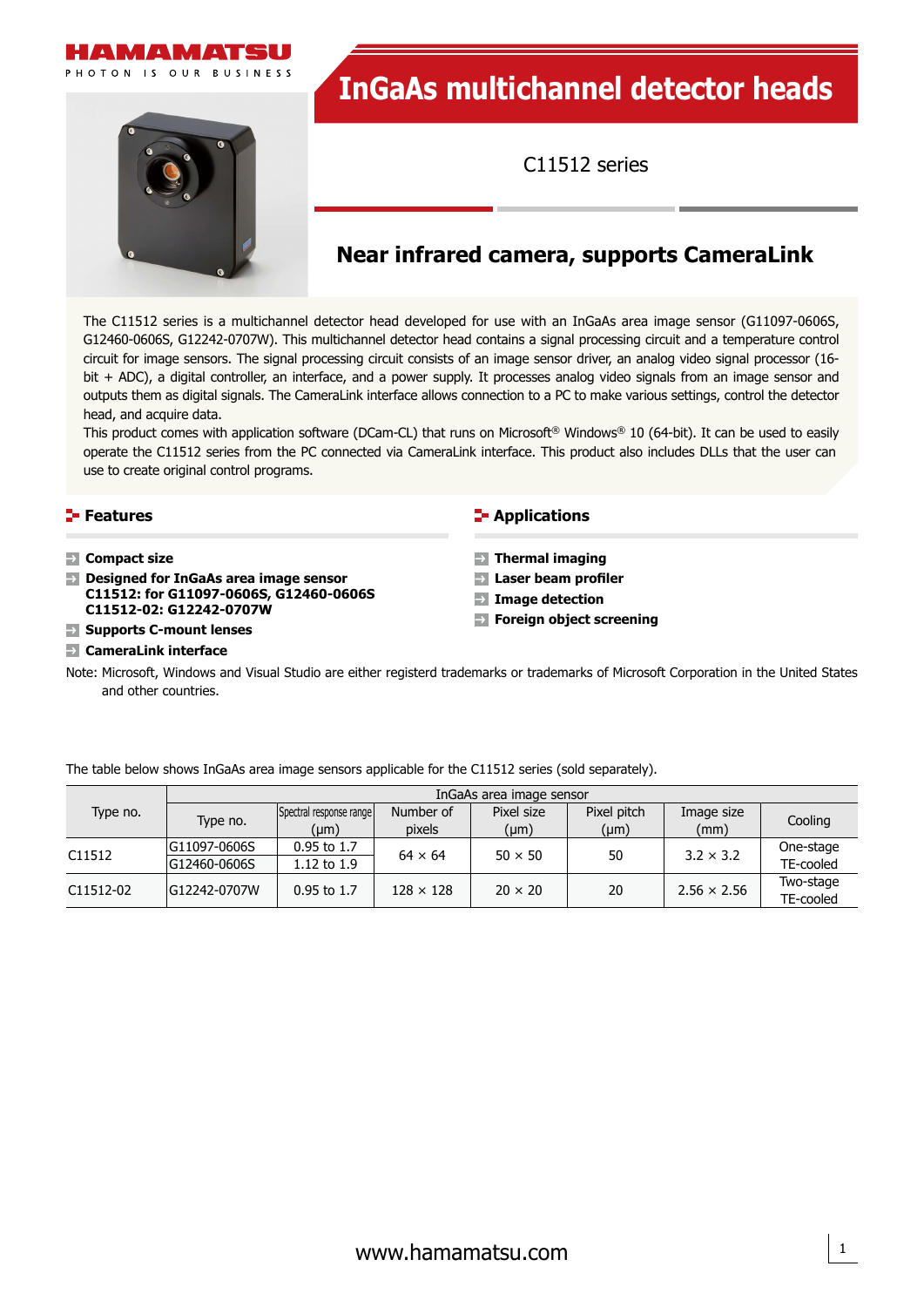#### **Specifications (Typ. Ta=25 °C unless otherwise noted)**

| Parameter                 | Condition                                 | C <sub>11512</sub><br>C11512-02           |                                           | Unit       |
|---------------------------|-------------------------------------------|-------------------------------------------|-------------------------------------------|------------|
| Video data rate           |                                           | 5                                         |                                           | <b>MHz</b> |
| Frame rate                |                                           | 1000 max.<br>258 max.                     |                                           | frames/s   |
| A/D conversion resolution | 65535 ADU                                 | 16                                        |                                           | bit        |
| Conversion gain           | Gain 1                                    | 30.52                                     | 15.26                                     | µV/ADU     |
| <b>Noise</b>              | Gain 1                                    | 22                                        | 40                                        | <b>ADU</b> |
| Dynamic range             |                                           | 1:2800<br>1:1600                          |                                           |            |
| Interface                 |                                           | CameraLink (Base configuration)           |                                           |            |
| Lens mount adapter        |                                           | $C$ -mount <sup><math>*2</math></sup>     |                                           |            |
| Cooling temperature       | Chip temperature,<br>naturally air-cooled | $-10$ to $+20^{*3}$                       |                                           | °C         |
| Supply voltage*1          |                                           | $+4.75$ to $+5.25$                        |                                           |            |
| Operating temperature     | No condensation                           | $+10$ to $+30$                            |                                           |            |
| Storage temperature       |                                           | $-20$ to $+70$                            |                                           | °C         |
| <b>Dimensions</b>         | Excluding projecting parts                | 50.5 (L) $\times$ 90 (W) $\times$ 100 (H) | 52.9 (L) $\times$ 90 (W) $\times$ 100 (H) | mm         |
| Weight                    |                                           | 500                                       |                                           |            |

\*1: Supplied with an DC cable

\*2: CS-mount is available by removing the CS-to-C-mount converter.

\*3: It cannot be cooled to -10 ℃ depending on the operating environment.

#### **Functions**

| Parameter                     |         | Specification                                                                                                                                                                                                                                                                                                                                                                                        |  |  |
|-------------------------------|---------|------------------------------------------------------------------------------------------------------------------------------------------------------------------------------------------------------------------------------------------------------------------------------------------------------------------------------------------------------------------------------------------------------|--|--|
| Data acquisition mode<br>mode |         | Internal synchronous Acquires data at the trigger timing set by application software                                                                                                                                                                                                                                                                                                                 |  |  |
|                               | mode    | External synchronous Controls the start of acquired data integration, integration time, and the number of frames by<br>the input pulse to the TRIGGER IN connector                                                                                                                                                                                                                                   |  |  |
| Gain adjustment               |         | Adjusts the gain in the range from 1 to 5 in 1 step. Default setting is "1".                                                                                                                                                                                                                                                                                                                         |  |  |
| Offset adjustment             |         | Adjusts the offset in the range from -255 to +255 in 1 step. The actual offset value is obtained<br>by multiplying the "coefficient of about 19.3 counts" to this value. (This coefficient is for when<br>the gain is 1. It is different for other gains.) Default setting is "10".                                                                                                                  |  |  |
| Pulse output setting          |         | Sets the pulse signals that are output from the PULSE OUT connector (output ON/OFF, signal<br>polarity, delay time and pulse width) This signal is output in sync with the start of the integration<br>time of the InGaAs image sensor. The signal output level is H-CMOS compatible.                                                                                                                |  |  |
| Temperature control           |         | Controls the thermoelectric cooler mounted within the InGaAs image sensor package to keep<br>the image sensor temperature constant. Temperature can be set in the range from -10 to $+20$<br>°C in 1 °C step. Default setting is "+10 °C".                                                                                                                                                           |  |  |
| Save settings                 |         | Stores the settings used during data acquisition in the internal memory of the detector head                                                                                                                                                                                                                                                                                                         |  |  |
| GS/RS mode<br>$(C11512-02)$   | GS mode | Abbreviation for global shutter mode. Integration is performed on all pixels simultaneously over<br>the same time period. The integration time in this mode is set with the low level period of the<br>image sensor's control signal (MSP).                                                                                                                                                          |  |  |
|                               | RS mode | Abbreviation for rolling shutter mode. Integration of pixels on the same horizontal line is performed<br>over the same time period, but the integration start time of the adjacent horizontal line is shifted<br>by one horizontal line readout period. The integration time length is the same for all pixels. The<br>integration time in this mode is equal to the readout time of a single frame. |  |  |

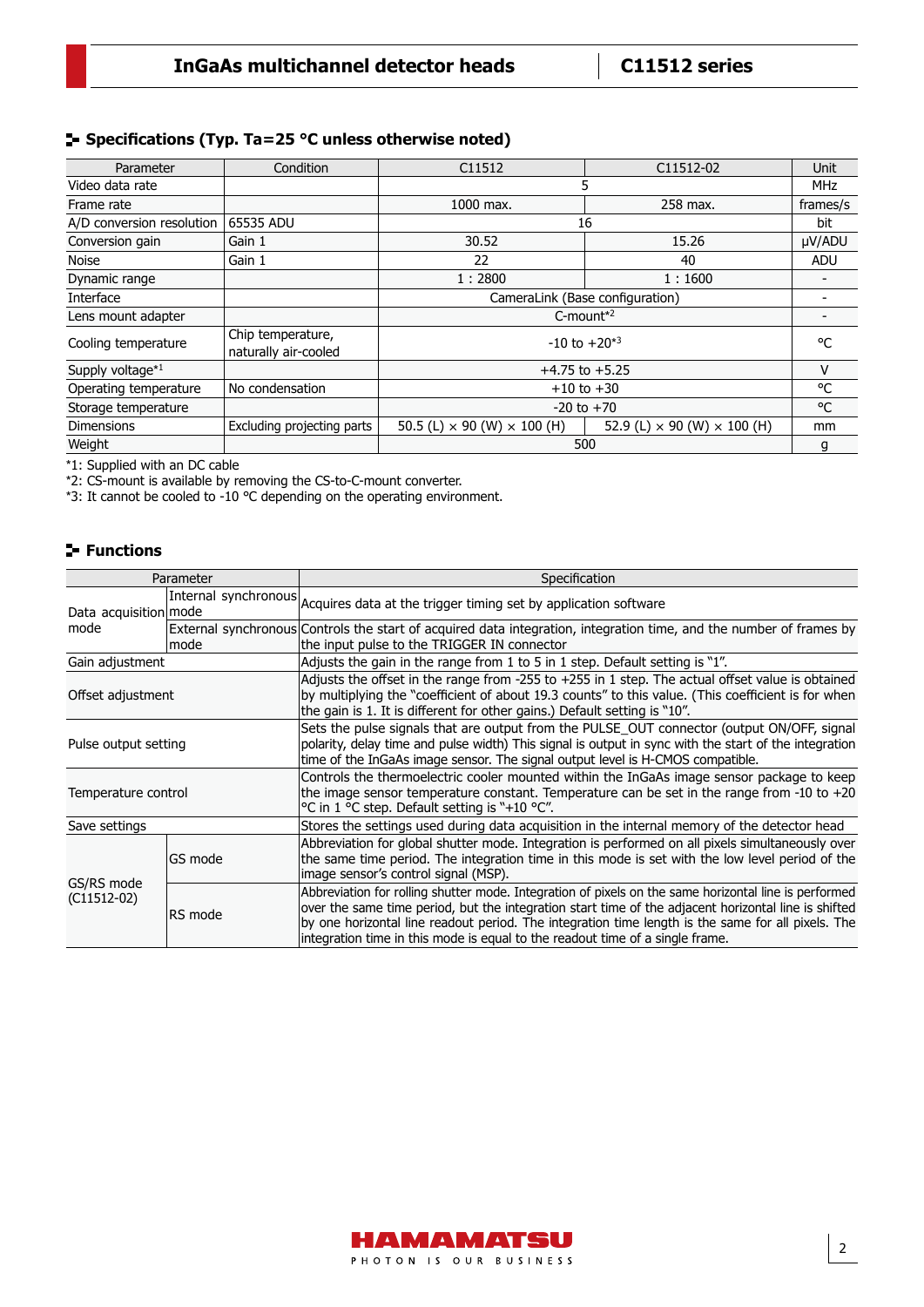### **InGaAs multichannel detector heads C11512 series**

#### **Spectral response**



#### **E-** Connection example



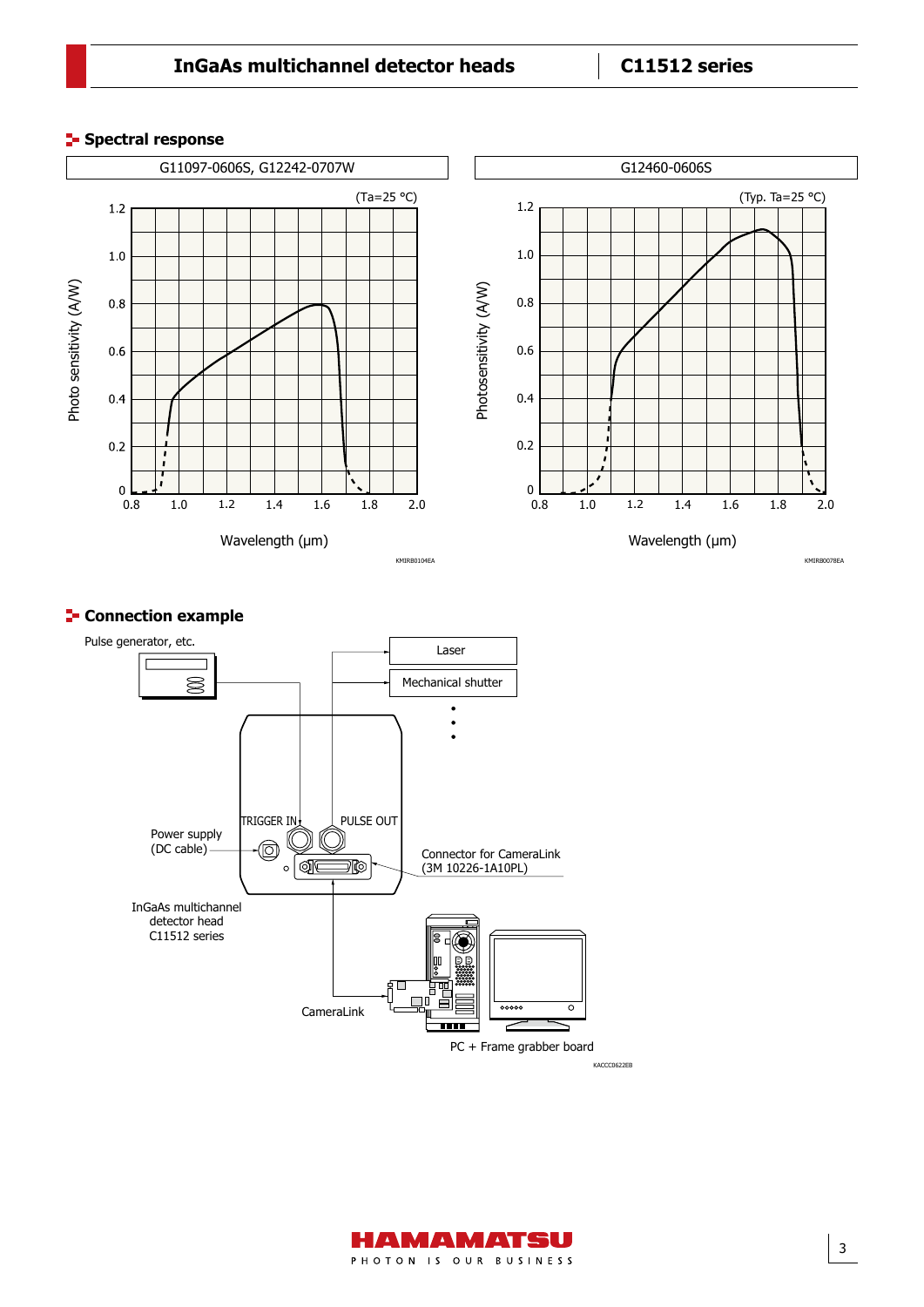#### **<sup>1</sup>** Dimensional outline (unit: mm)



#### **F** Accessories

- ∙ Application software (DCam-CL)
- ∙ SDK
- ∙ DC cable
- ∙ Ferrite core

Note: A National Instruments frame grabber board and NI-IMAQ are required to use the supplied application software (DCam-CL) and SDK. Operation of the following frame grabber boards has been verified. Please contact each frame grabber board to the manufacturer.

| Manufacturer         | Model No. | Supported OS                     | Driver                    |
|----------------------|-----------|----------------------------------|---------------------------|
| National Instruments | PCIe-1427 | Windows <sup>®</sup> 10 (64-bit) | National Instruments tool |
|                      | PCIe-1433 |                                  | (supplied with NI-IMAO)   |

#### **Related information**

[www.hamamatsu.com/sp/ssd/doc\\_en.html](https://www.hamamatsu.com/sp/ssd/doc_en.html)

**Precautions** 

∙ Disclaimer



4